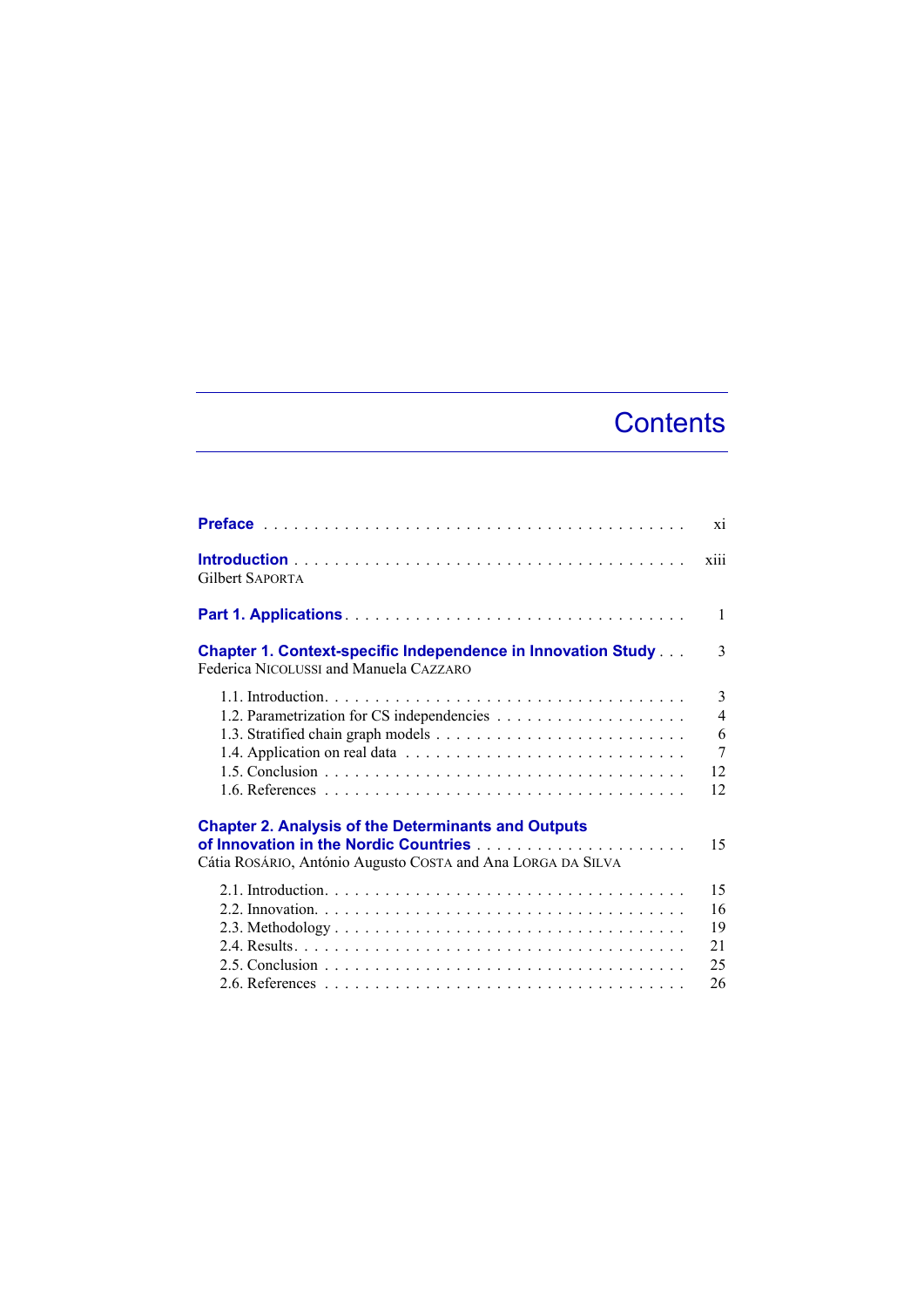| <b>Chapter 3. Bibliometric Variables Determining the Quality</b><br>Pilar VALDERRAMA, Manuel ESCABIAS, Evaristo JIMÉNEZ-CONTRERAS,<br>Mariano J. VALDERRAMA and Pilar BACA                                                              | 29 |
|-----------------------------------------------------------------------------------------------------------------------------------------------------------------------------------------------------------------------------------------|----|
|                                                                                                                                                                                                                                         | 29 |
|                                                                                                                                                                                                                                         | 30 |
|                                                                                                                                                                                                                                         | 32 |
|                                                                                                                                                                                                                                         | 35 |
|                                                                                                                                                                                                                                         | 35 |
|                                                                                                                                                                                                                                         | 36 |
| <b>Chapter 4. Analysis of Dependence among Growth Rates</b><br>of GDP of V4 Countries Using Four-dimensional Vine Copulas<br>Jozef KOMORNÍK, Magda KOMORNÍKOVÁ and Tomáš BACIGÁL                                                        | 37 |
|                                                                                                                                                                                                                                         | 37 |
|                                                                                                                                                                                                                                         | 38 |
|                                                                                                                                                                                                                                         | 42 |
|                                                                                                                                                                                                                                         | 45 |
|                                                                                                                                                                                                                                         | 47 |
|                                                                                                                                                                                                                                         | 47 |
| <b>Chapter 5. Monitoring the Compliance of Countries on</b><br><b>Emissions Mitigation Using Dissimilarity Indices [19] Linux Linux Linux</b><br>Eleni KETZAKI, Stavros RALLAKIS, Nikolaos FARMAKIS and<br><b>Eftichios SARTZETAKIS</b> | 49 |
|                                                                                                                                                                                                                                         | 49 |
| 5.2. The proposed method $\ldots \ldots \ldots \ldots \ldots \ldots \ldots \ldots \ldots \ldots$                                                                                                                                        | 50 |
| 5.2.1. Description of method for individual data                                                                                                                                                                                        | 51 |
| 5.2.2. Description of method for grouped data                                                                                                                                                                                           | 52 |
|                                                                                                                                                                                                                                         | 53 |
| 5.3.1. Application of method for individual data                                                                                                                                                                                        | 54 |
| 5.3.2. Application of method for grouped data                                                                                                                                                                                           | 55 |
|                                                                                                                                                                                                                                         | 55 |
|                                                                                                                                                                                                                                         | 57 |
|                                                                                                                                                                                                                                         | 58 |
| <b>Chapter 6. Maximum Entropy and Distributions</b><br>Yiannis DIMOTIKALIS                                                                                                                                                              | 59 |
|                                                                                                                                                                                                                                         | 59 |
|                                                                                                                                                                                                                                         | 60 |
| 6.3. Maximum entropy of ratings for values $k = 1, 2, 3, \ldots, 30, \ldots, \ldots$                                                                                                                                                    | 66 |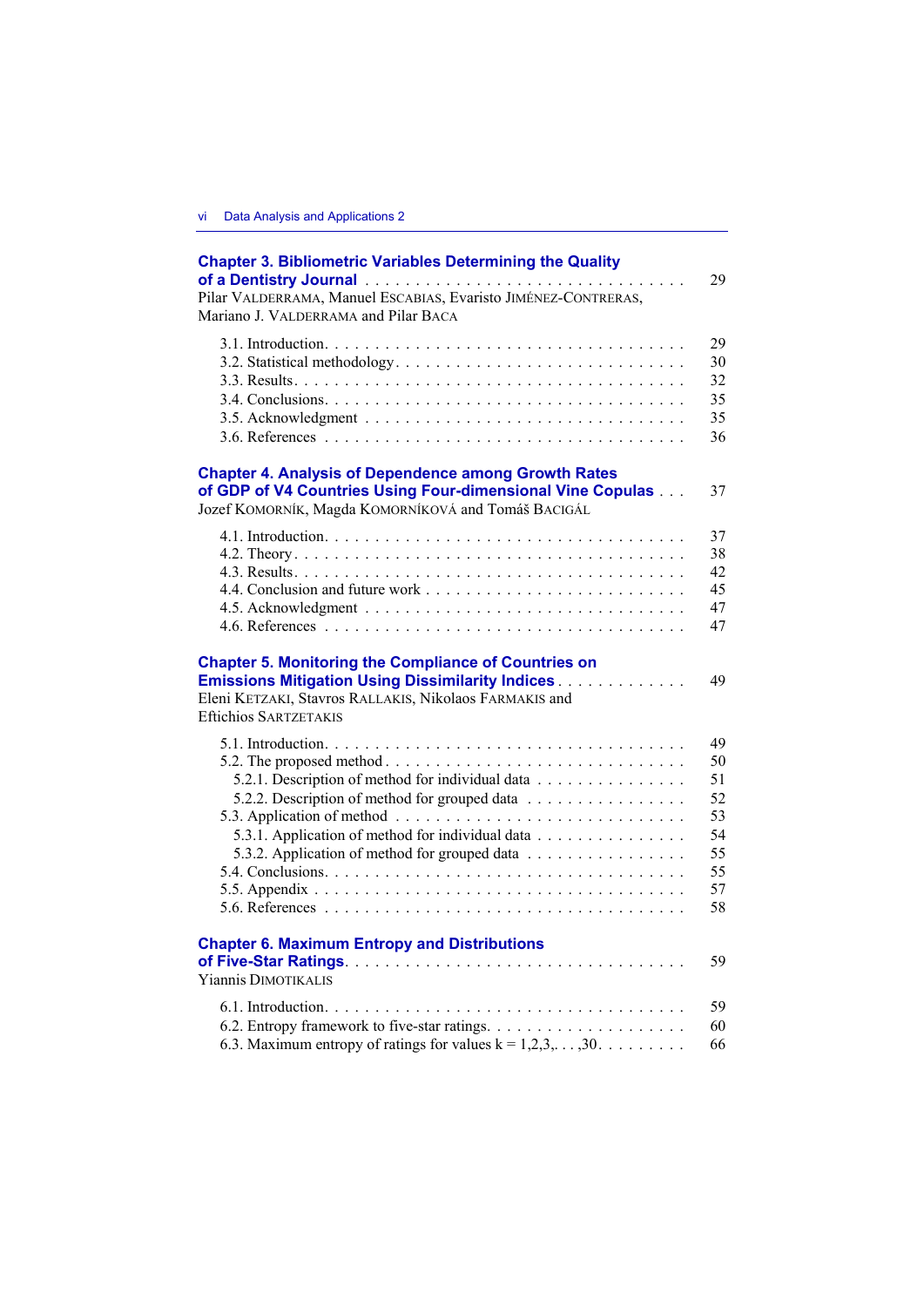|                                                                       | 66  |
|-----------------------------------------------------------------------|-----|
|                                                                       | 69  |
|                                                                       | 73  |
|                                                                       | 76  |
|                                                                       | 80  |
| 6.3.6. Maximum entropy constraints for the binomial distribution.     | 82  |
|                                                                       | 83  |
|                                                                       | 86  |
|                                                                       | 86  |
|                                                                       |     |
| Part 2. The Impact of the Economic and                                |     |
|                                                                       | 89  |
| <b>Chapter 7. Access to Credit for SMEs after the 2008</b>            |     |
| Financial Crisis: The Northern Italian Perspective                    | 91  |
| Cinzia COLAPINTO and Mariangela ZENGA                                 |     |
|                                                                       |     |
|                                                                       | 91  |
|                                                                       | 92  |
|                                                                       | 93  |
|                                                                       | 94  |
|                                                                       | 97  |
| 7.5.1. The measure for the Great Recession period (2008–2012)         | 97  |
| 7.5.2. The measure for the recovery period $(2013-2015)$              | 99  |
|                                                                       | 102 |
|                                                                       | 105 |
|                                                                       | 105 |
|                                                                       |     |
| Chapter 8. Gender-Based Differences in the Impact of the              |     |
| <b>Economic Crisis on Labor Market Flows in Southern Europe [100]</b> | 107 |
| Maria SYMEONAKI, Maria KARAMESSINI and Glykeria STAMATOPOULOU         |     |
|                                                                       | 107 |
|                                                                       | 108 |
|                                                                       | 111 |
|                                                                       | 111 |
|                                                                       | 119 |
|                                                                       |     |
| <b>Chapter 9. Measuring Labor Market Transition Probabilities</b>     |     |
| in Europe with Evidence from the EU-SILC                              | 121 |
| Maria SYMEONAKI, Maria KARAMESSINI and Glykeria STAMATOPOULOU         |     |
|                                                                       | 121 |
|                                                                       | 122 |
|                                                                       | 124 |
|                                                                       |     |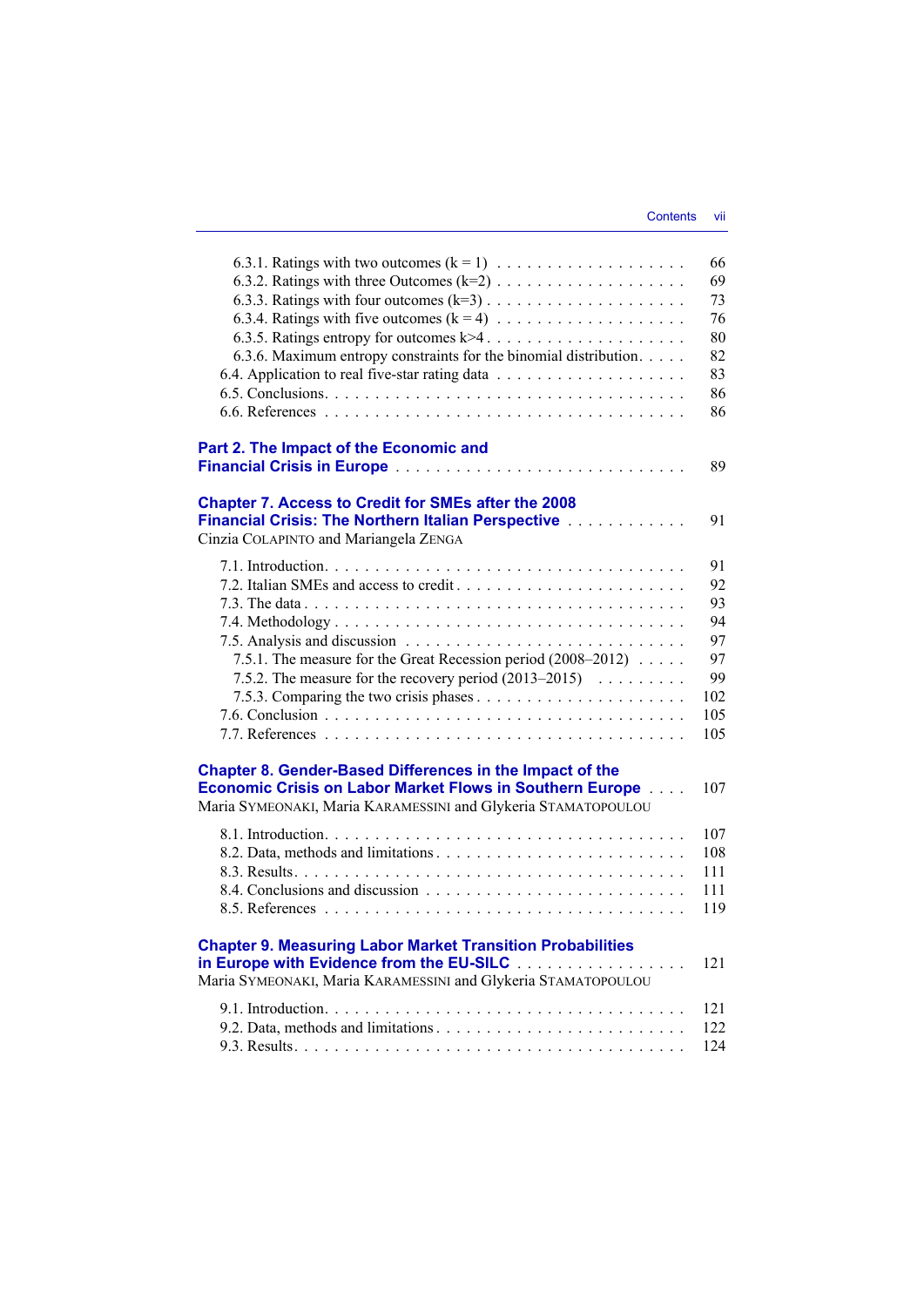|                                                                                                                                                                                                                                          | 135<br>135                                    |
|------------------------------------------------------------------------------------------------------------------------------------------------------------------------------------------------------------------------------------------|-----------------------------------------------|
| Part 3. Student Assessment and Employment in Europe.                                                                                                                                                                                     | 137                                           |
| <b>Chapter 10. Almost Graduated, Close to Employment?</b><br><b>Taking into Account the Characteristics of Companies</b><br><b>Recruiting at a University Job Placement Office.</b><br>Franca CRIPPA, Mariangela ZENGA and Paolo MARIANI | 139                                           |
| 10.2. Recruiters and graduates seeking an HEI common ground<br>10.3. Web survey pitfalls: considerations for data collection                                                                                                             | 139<br>140<br>141<br>144<br>146<br>146        |
| <b>Chapter 11. How Variation of Scores of the Programme</b><br>for International Student Assessment can be Explained<br>Valérie GIRARDIN, Justine LEQUESNE and Olivier THÉVENON                                                          | 149                                           |
| 11.2. Multiplicative models and Zighera's parameterization                                                                                                                                                                               | 149<br>151<br>155<br>155<br>157<br>162<br>163 |
|                                                                                                                                                                                                                                          | 165                                           |
| <b>Chapter 12. A Topological Discriminant Analysis Discussion Chapter 12. A Topological Discriminant Analysis Discussion Chapter</b><br>Rafik ABDESSELAM                                                                                 | 167                                           |
|                                                                                                                                                                                                                                          | 167<br>168<br>171<br>173<br>175<br>176<br>178 |